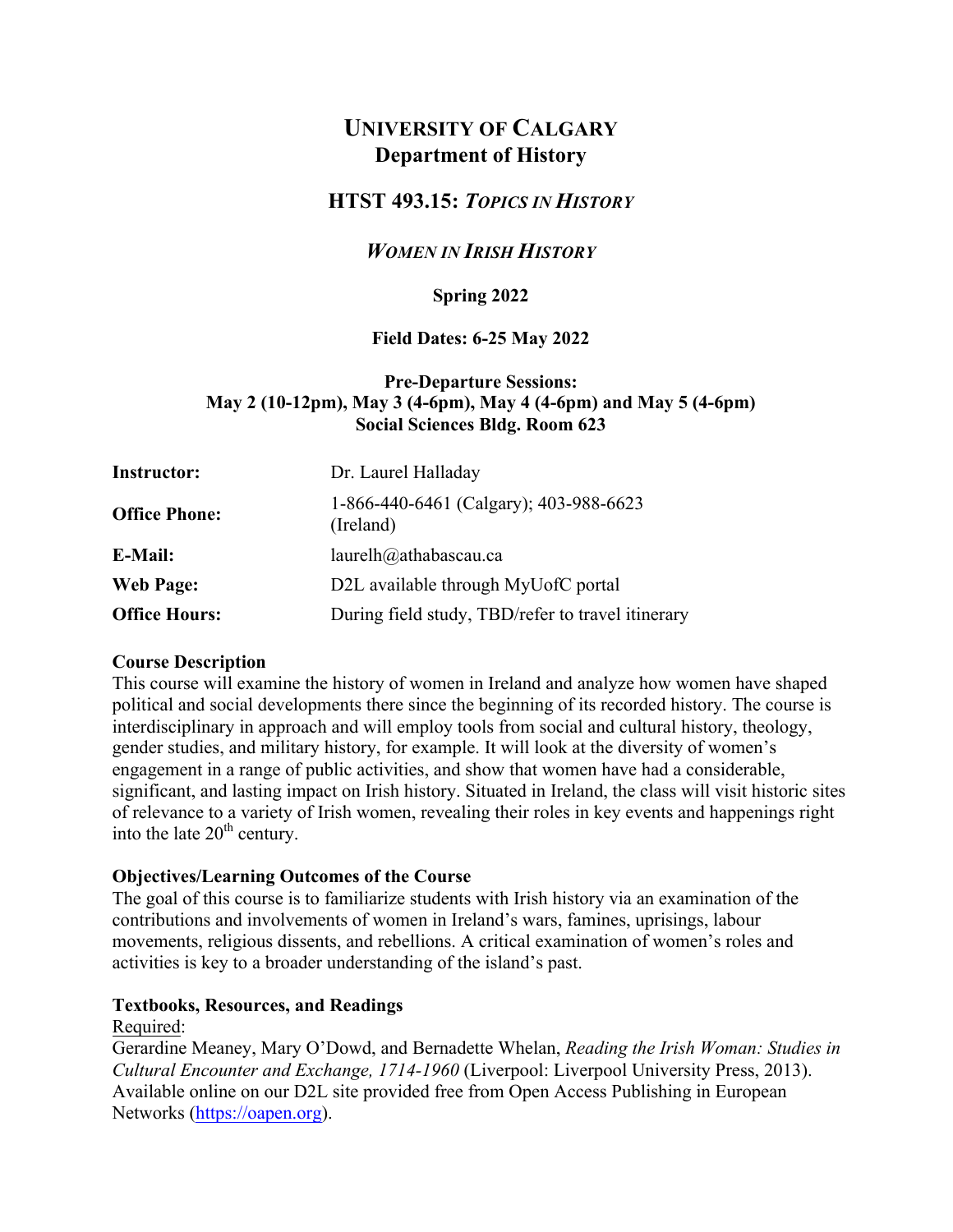Optional But Very Useful:

Myrtle Hill, *Women in Ireland: A Century of Change* (Belfast: Blackstaff Press, 2003).

Robert Kee, *Ireland: A History*, new edition (London: Abacus, 2003).

- Maria Luddy, *Women in Irish History: From Famine to Feminism, 1850-*2000 (London: Taylor and Francis/Routledge, 2015).
- Maria Luddy, *Women in Ireland, 1800-1918: A Documentary History* (Cork: Cork University Press, 1995, reprinted 2011).
- Maria Luddy and Mary Cullen, eds., *Women, Power and Consciousness in 19th Century Ireland: Eight Biographical Studies* (Dublin: Attic Press, 1995).
- Maria Luddy and Cliona Murphy, eds., *Women Surviving: Studies in Irish Women's History in the*   $19<sup>th</sup>$  *and 20<sup>th</sup> Centuries* (Dublin: Poolbeg, 1990).
- Gillian Kenny, *Anglo-Irish and Gaelic Women in Ireland, c. 1170-1540* (London: Four Courts Press, 2007).

Roger Sawyer, *We Are But Women: Women in Ireland's History* (London: Routledge, 1993).

Lisa M. Bitel, *Land of Women: Tales of Sex and Gender From Early Ireland* (Ithaca, NY: Cornell University Press, 1998).

#### **Internet and electronic communication device information**

Please turn off cell phones and other non-educational, non-medical devices and use your computers/tablets for only academic-related purposes during in-class and on site sessions.

Students need to be aware that internet services in Ireland often are not what they are accustomed to in Canada, both in terms of speed and access. While WiFi is available throughout the programme, be mindful that *en masse* messaging, uploading, downloading, and researching will overload systems and render them unresponsive. **Priority needs to be given to researching rather than activities such as Facebooking or watching Netflix.**

#### **Assignments and Evaluation**

| <b>Method</b>              | <b>Due Date</b> | Weight |
|----------------------------|-----------------|--------|
| Research Paper<br>Proposal | May 6, 2022     | 25%    |
| <b>Archival Assignment</b> | May 15, 2022    | 20%    |
| Research Paper             | June 15, 2022   | 45%    |
| Participation              | throughout      | 10%    |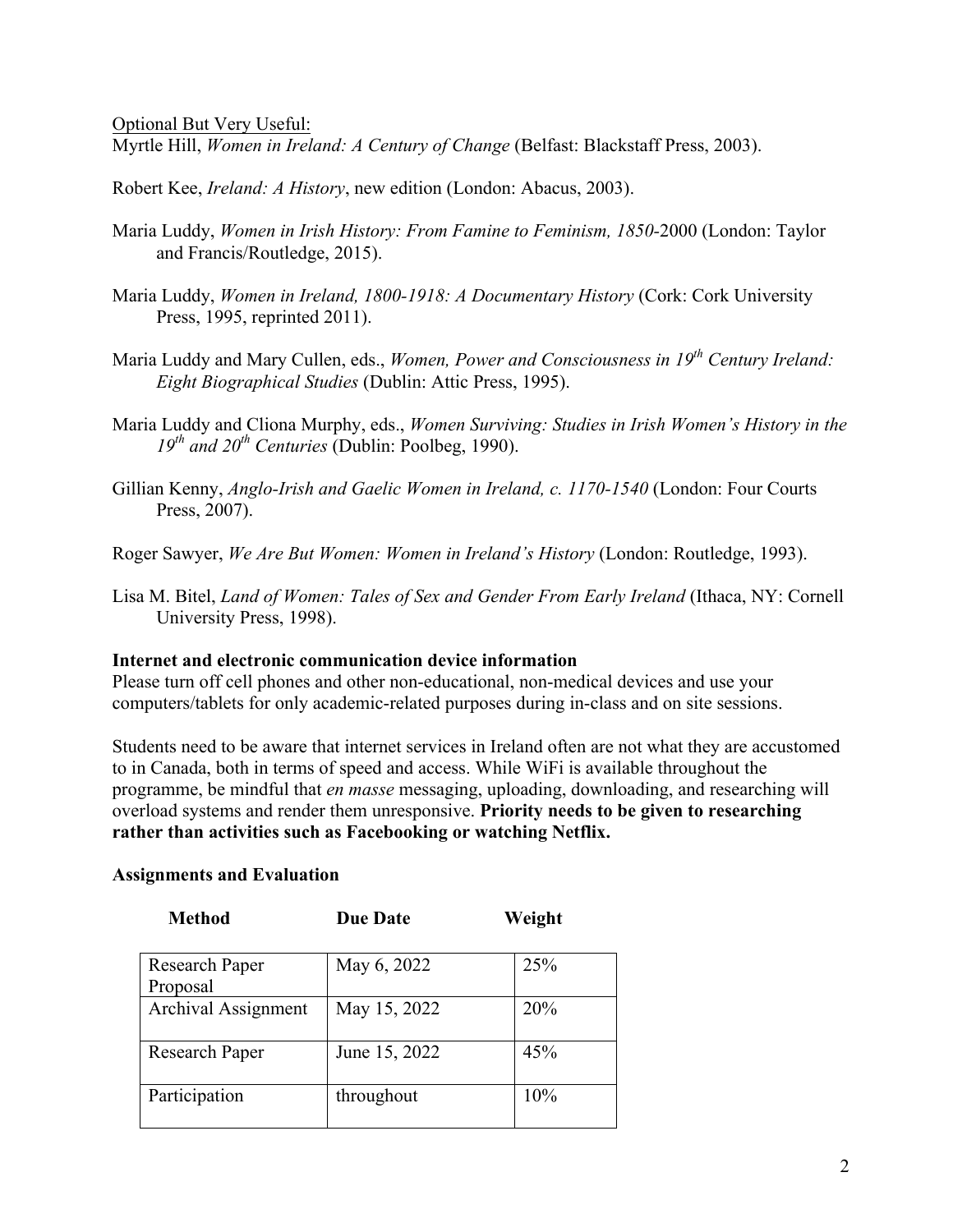The assignments in the course are designed to be balanced between written and practical work, and group participation. Assignments will build upon each other so that the skills developed in one will be employed in the next. Normally, accommodations will be made only for those in extreme and difficult circumstances. Because of the compact nature of this course, extensions are not likely to be given. **All assignments/tasks must be completed AND in receipt of a grade 50% or over in order to pass the course.**

### **Research Paper Proposal with Annotated Bibliography**

This assignment will encourage students to think about their research paper before they leave for field study and ideally place them to get feedback and access sources throughout the trip. Students must provide a detailed research paper proposal that includes (in essay format) a general discussion of the topic chosen, a thesis statement, and a general outline of how the research paper will be structured. Also required is a list of at least ten academic secondary sources and two primary sources (books, journal articles, films, websites, memoirs, archival documents, etc.). Each source on the list must have a sentence or two about how it will support and connect to the research paper.

#### **Date Due: May 6 Value: 25%**

#### **Strokestown Archival Assignment**

During our time spent at Strokestown Park and the Irish National Famine Museum in Co. Roscommon, each student will do an on-site archival assignment. This assignment will be based on documents held in the institution's archive and the half-day session will be conducted by Dr. Halladay and Strokestown Park's archivist, Martin Fagan. The assignment will include transcribing, data management/cataloguing or conservation, or some combination of the three. Deliverables for this assignment will be submitted /uploaded to D2L for grading and for other students to review, and then submitted by the instructor to the archive as a means of forwarding the research goals of the Strokestown Park group. Students will not be able to view archival documents dealing with the Strokestown estate until we are at this facility, so no prior preparation is required. **Date: May 15**

**Value: 20%**

#### **Research Paper**

Students are required to write an argumentative, thesis-based 12-15 page (3800+ word) paper that will examine one or more of the themes, ideas, characters, or events discussed during the course and in doing so, provide a synthesis of (and demonstrate an understanding of) the relevant course information.

**Date Due: June 15 Value: 45%**

#### **Participation: 10%**

We will develop our participation policy during pre-departure sessions, but in general, participation requires attendance on field trips, promptness, attentiveness, and contribution to discussions in useful ways, such as thoughtful and respectful questions and observations, and note taking.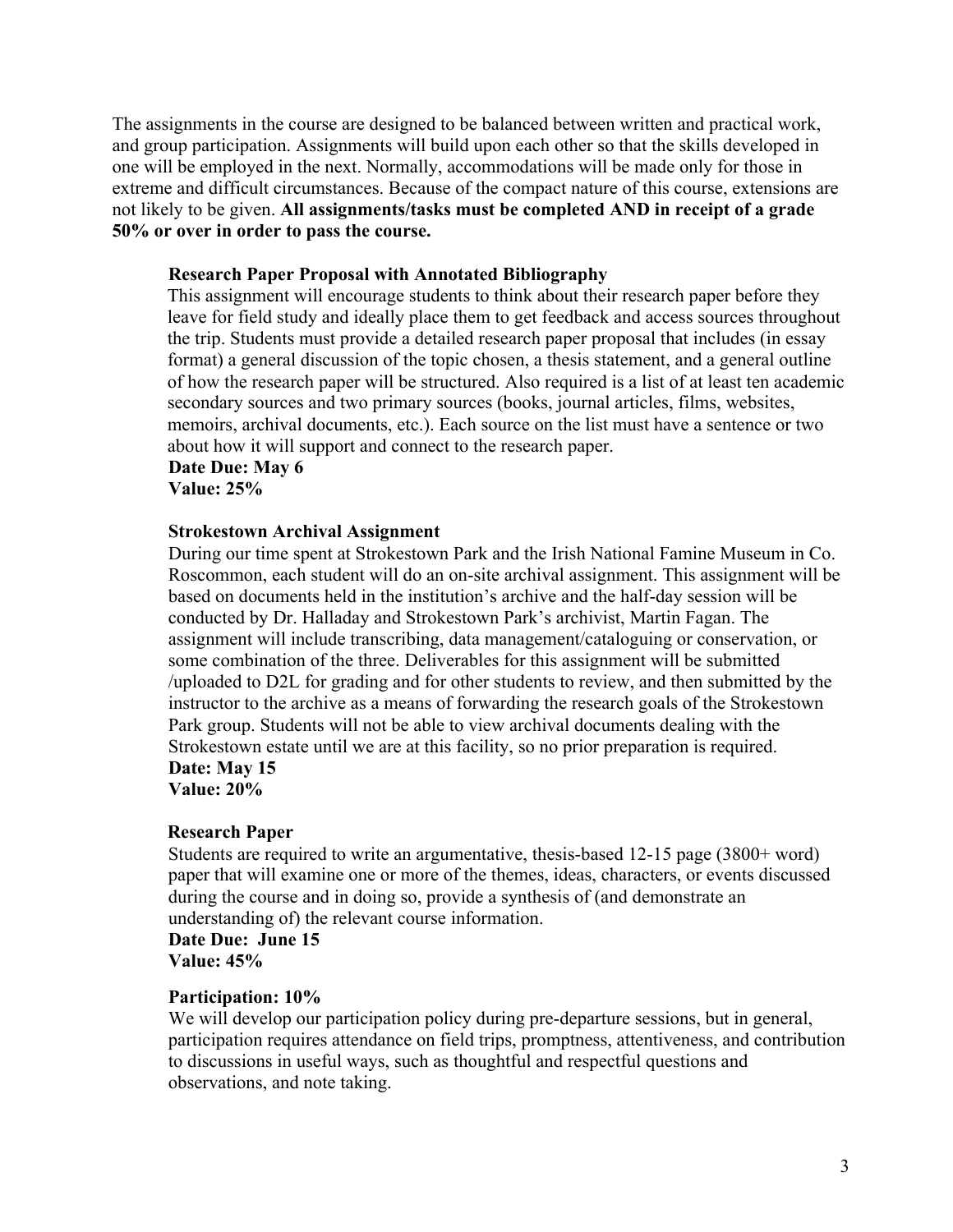There is no examination in this course. All assignments and presentations must be completed or a course grade of F may be assigned at the discretion of the instructor.

### **Details on Method of Assessment**

Please refer to the document "Evaluation Criteria for Written Assignments" on our D2L site.

### **Course Schedule**

Please refer to our course/travel itinerary on our D2L site.

### **Submission of Assignments**

Assignments must be submitted using designated folders in the D2L dropbox.

Please include your name, ID number, and email address on all assignments, and be prepared to receive written feedback on the research paper after the class has ended. Personal information is collected in accordance with the *Freedom of Information and Protection of Privacy (FOIP) Act*. For more information, see http://www.ucalgary.ca/legalservices/foip/foip-hia

Note: It is the student's responsibility to keep a copy of each submitted assignment. For courses in which assignments are submitted electronically, it is the student's responsibility to ensure that the correct copy of the assignment is submitted. (Including the version date or version number in your file name may help you avoid submitting the wrong version of your written assignments.)

### **Grading Policy**

Each assignment will be given a mark out of 100, ie. a grade in percentage. Assignments submitted after the deadline may be penalized with the loss of a grade (e.g.: A- to  $B+$ ) for each day late.

### **Learning Technologies Requirements**

The D2L site for this course contains relevant class resources and materials. In order to successfully engage in learning experiences in this class and submit assignments while in the field, students will need reliable access to a laptop computer or tablet. Internet access will be available at our accommodations and some sites we visit.

#### **Students with Disabilities**

If you are a student with a disability who may require academic accommodation, it is your responsibility to register with the Student Accessibility Services (220-8237 or visit them at www.ucalgary.ca/access/). Also discuss any particular needs with your instructor well before the first assignment is due (May 5) so any necessary accommodations can be made in advance.

### **Important Departmental, Faculty, and University Information**

#### **Departmental Grading System**

The following percentage-to-letter grade conversion scheme is used in all Canadian Studies, History, and Latin American Studies courses, except for HTST 200.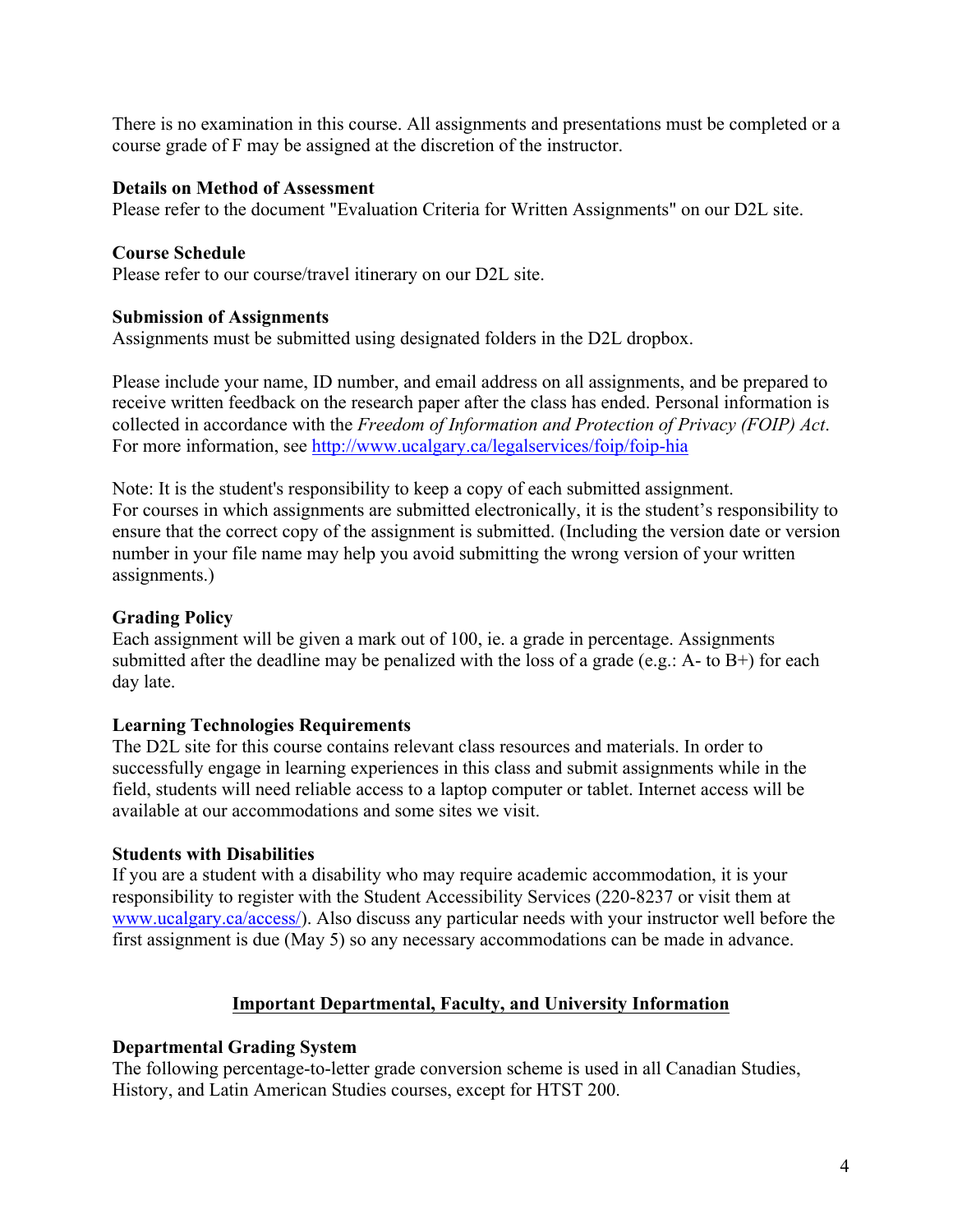| Percentage | Letter | <b>Grade Point</b> | <b>Description</b>                          |
|------------|--------|--------------------|---------------------------------------------|
|            | Grade  | Value              |                                             |
| 90-100     | $A+$   | 4.00               | Outstanding performance                     |
| 85-89      | A      | 4.00               | Excellent performance                       |
| 80-84      | $A-$   | 3.70               | Approaching excellent performance           |
| 77-79      | $B+$   | 3.30               | Exceeding good performance                  |
| $73 - 76$  | B      | 3.00               | Good performance                            |
| 70-72      | $B-$   | 2.70               | Approaching good performance                |
| 67-69      | $C+$   | 2.30               | Exceeding satisfactory performance          |
| 63-66      | C      | 2.00               | Satisfactory performance                    |
| 60-62      | $C$ -  | 1.70               | Approaching satisfactory performance.       |
| 56-59      | $D+$   | 1.30               | Marginal pass. Insufficient preparation for |
|            |        |                    | subsequent courses in the same subject      |
| 50-55      | D      | 1.00               | Minimal Pass. Insufficient preparation for  |
|            |        |                    | subsequent courses in the same subject.     |
| $0-49$     | F      |                    | Failure. Did not meet course requirements.  |

### **Program Advising and Student Information Resources**

- For program advising in the Faculty of Arts, contact the Arts Students Centre (ASC).
- For questions about admissions, student awards, common registration issues, financial aid and student fees, contact Enrolment Services
- Sometimes unexpected circumstances may affect your schedule. You can change your registration during the course change period. Please see the Registration Changes and Exemption Requests page.

*Attention history majors: History 300 is a required course for all history majors. You should normally take this course in your second year.*

### **Writing**

All written assignments and written exam responses are assessed partly on writing skills. Writing skills include surface correctness (grammar, punctuation, sentence structure, etc.) and general clarity and organization. Research papers must be properly documented according to the format described in *The History Student's Handbook*.

### **Writing Support**

Students are also encouraged to use Writing Support Services and other Student Success Centre Services, located on the 3<sup>rd</sup> floor of the Taylor Family Digital Library (TFDL). Writing Support Services assist with a variety of assignments, from essays to lab reports. Students can book 30 minute one-on-one appointments online, sign up for 15-minute drop-in appointments, and register for a variety of writing workshops. For more information on this and other Student Success Centre services, please visit www.ucalgary.ca/ssc.

### **Academic Misconduct**

Academic Misconduct refers to student behavior which compromises proper assessment of a student's academic activities and includes: cheating; fabrication; falsification; plagiarism; unauthorized assistance; failure to comply with an instructor's expectations regarding conduct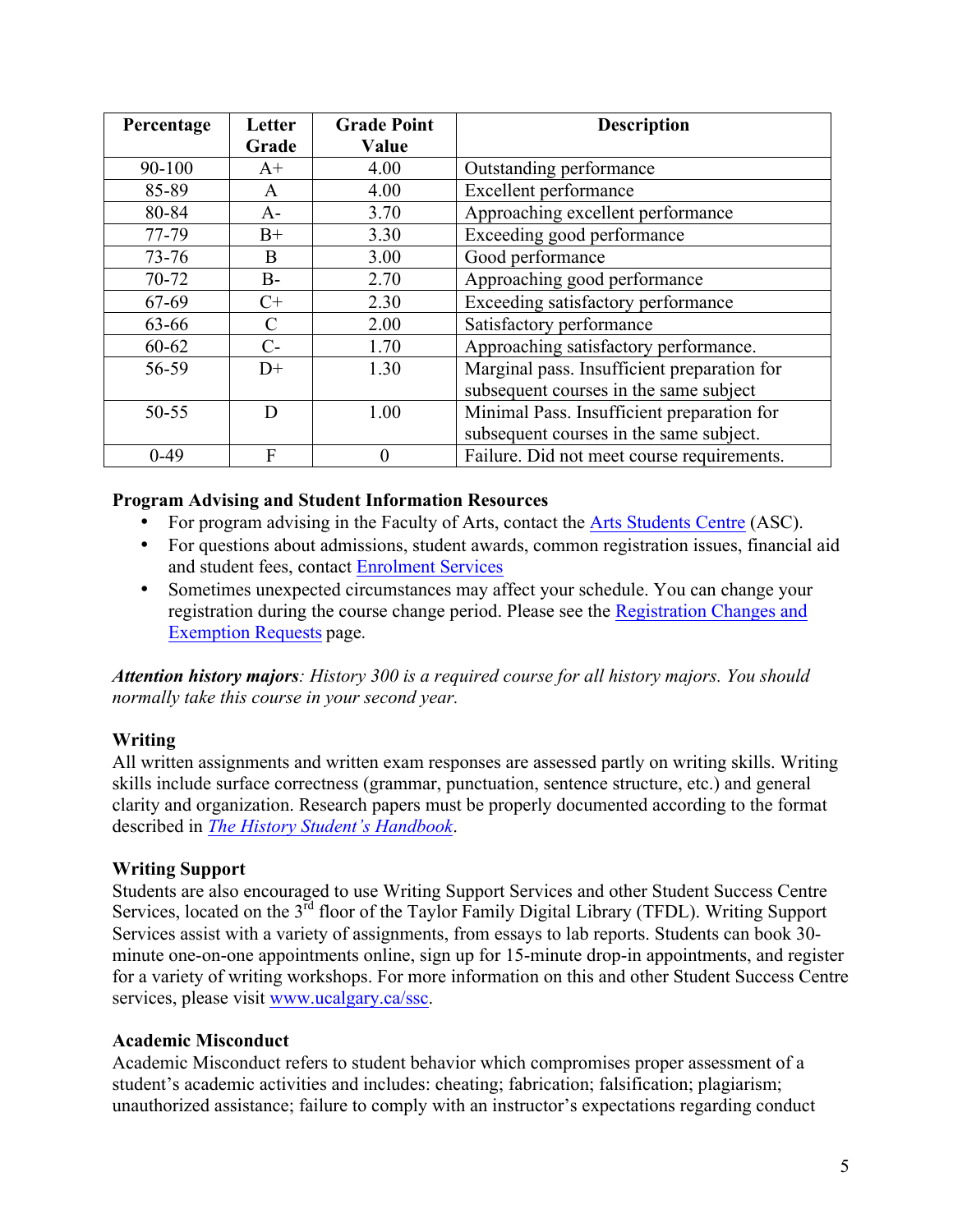required of students completing academic assessments in their courses; and failure to comply with exam regulations applied by the Registrar.

For more information, please see the University of Calgary Student Academic Misconduct Policy documents, and visit the Academic Integrity Website.

# **Plagiarism**

Plagiarism occurs when students submit or present the ideas and/or writing of others as if they were their own or when they submit their own work to two different classes. Please see *The History Student's Handbook* for more details, but to summarize, plagiarism may take several forms:

- Failing to cite sources properly
- Submitting borrowed, purchased, and/or ghostwritten papers
- Submitting one's own work for more than one course without the permission of the instructor(s) involved
- Extensive paraphrasing of one or a few sources, even when referenced properly, unless the essay is a critical analysis of those works

Plagiarism is a serious academic offence, and written work that appears to contain plagiarized passages will not be graded. All such work will be reported to the Faculty of Art's associate deans of students who will apply the penalties specified in the university calendar.

# **Academic Accommodation**

It is the student's responsibility to request academic accommodations according to the Student Accommodations policy. Students needing an accommodation based on disability or medical concerns should contact Student Accessibility Services (SAS) in accordance with the Procedure for Accommodations for Students with Disabilities. Students who require an accommodation in relation to their coursework based on a protected ground other than Disability should communicate this need in writing to their Instructor.

SAS will process the request and issue letters of accommodation to instructors. For additional information on support services and accommodations for students with disabilities, visit Student Accessibility Services.

# **Research Ethics**

Students are advised that any research with human subjects – including any interviewing (even with friends and family), opinion polling, or unobtrusive observation – must have the approval of the Conjoint Faculties Research Ethics Board. In completing course requirements, students must not undertake any human subjects research without discussing their plans with the instructor, to determine if ethics approval is required.

# **Instructor Intellectual Property**

Course materials created by instructors (including presentations and posted notes, labs, case studies, assignments and exams) remain the intellectual property of the instructor. These materials may NOT be reproduced, redistributed or copied without the explicit consent of the instructor. The posting of course materials to third party websites such as note-sharing sites without permission is prohibited. Sharing of extracts of these course materials with other students enrolled in the course at the same time may be allowed under fair dealing.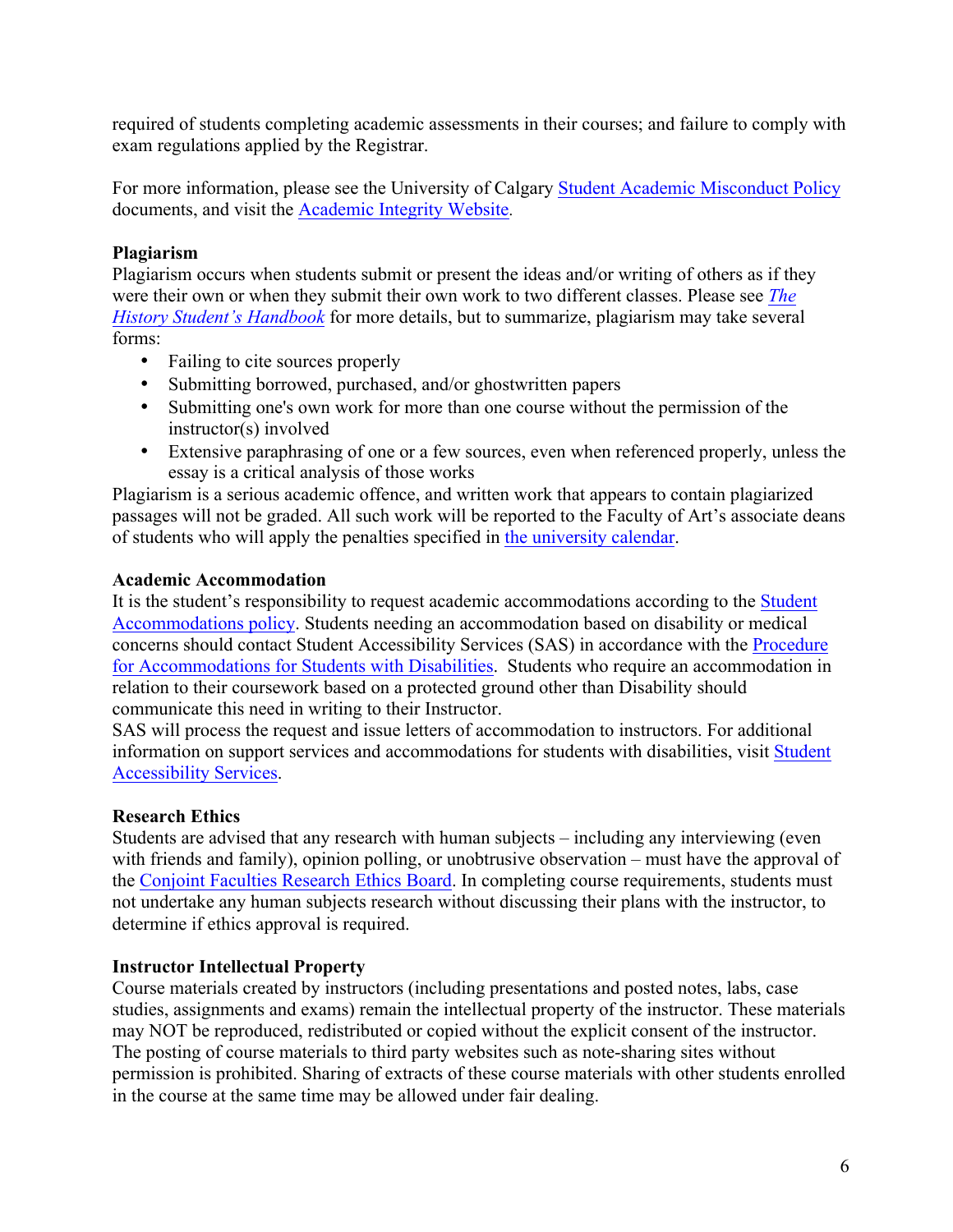### **Copyright Legislation**

All students are required to read the University of Calgary policy on Acceptable Use of Material Protected by Copyright and requirements of the Copyright Act to ensure they are aware of the consequences of unauthorised sharing of course materials (including instructor notes, electronic versions of textbooks etc.). Students who use material protected by copyright in violation of this policy may be disciplined under the Non-Academic Misconduct Policy.

# **Copyright of Educational Materials**

The University of Calgary has opted out of the Access Copyright Interim Tariff proposed by the Copyright Board. Therefore, instructors in all University of Calgary courses will strictly adhere to Copyright Act regulations and the educational exceptions permitted by the Act for both print and digital course material. No copyrighted material may be placed on course D2L or web sites without the prior permission of the copyright holders. In some cases, this may mean that instructors will require you to purchase a print course pack from the University of Calgary bookstore or consult books on reserve at the library. Please see the University of Calgary copyright page.

### **Freedom of Information and Protection of Privacy**

Student information will be collected in accordance with usual classroom practice. Students' assignments will be accessible only by the authorized course faculty and teaching assistants. Private information related to the individual student is treated with the utmost regard.

### **Media Recording**

The instructor may use media recordings to record the delivery of a lecture for various reasons, including lecture capture and self-assessment. Students will be informed of media recordings in advance and the recording device will be fixed on the instructor. In the event that incidental student participation is recorded, the instructor will ensure that any identifiable content (video or audio) is masked, or will seek consent from identifiable students, before making a recording available to the class.

### *Media Recording for the Assessment of Student Learning*

The instructor may use media recordings as part of the assessment of students, by prior arrangement. This may include but is not limited to classroom discussions, presentations, clinical practice, or skills testing that occur during the course. These recordings will be used for student assessment purposes only and will not be shared or used for any other purpose.

### **Sexual Violence Policy**

The University recognizes that all members of the University Community should be able to learn, work, teach and live in an environment where they are free from harassment, discrimination, and violence. The University of Calgary's sexual violence policy guides us in how we respond to incidents of sexual violence, including supports available to those who have experienced or witnessed sexual violence, or those who are alleged to have committed sexual violence. It provides clear response procedures and timelines, defines complex concepts, and addresses incidents that occur off-campus in certain circumstances. Please see the sexual and gender-based violence policy.

### **Other Useful Information**